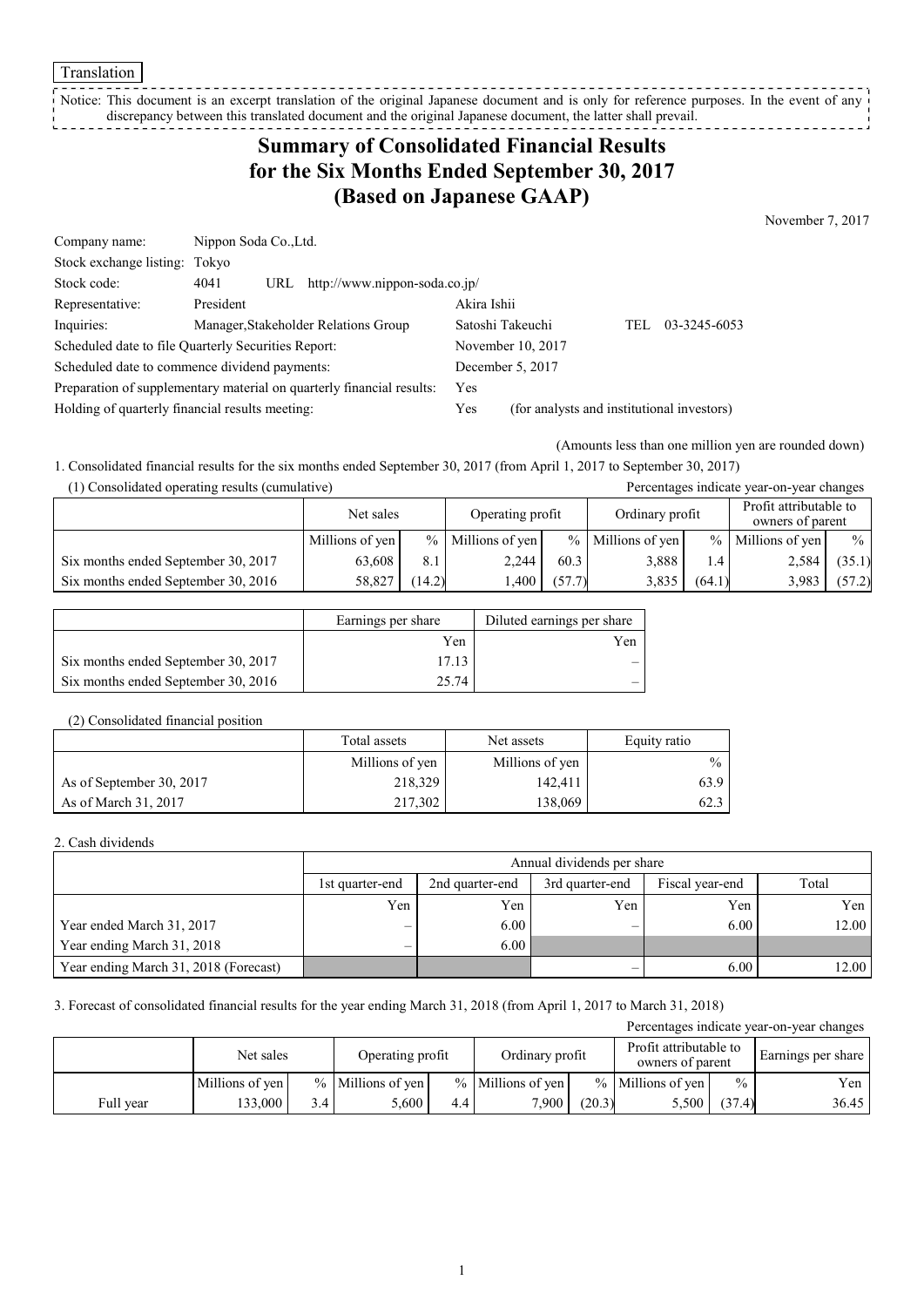| (1) Changes in significant subsidiaries during the six months ended September 30, 2017                                     |  |
|----------------------------------------------------------------------------------------------------------------------------|--|
|                                                                                                                            |  |
| No.<br>(changes in specified subsidiaries resulting in the change in scope of consolidation):                              |  |
| (2) Application of special accounting methods for preparing quarterly consolidated financial statements:<br>N <sub>0</sub> |  |
| (3) Changes in accounting policies, changes in accounting estimates, and restatement of prior period financial statements  |  |
| Changes in accounting policies due to revisions to accounting standards and other regulations:<br>N <sub>0</sub>           |  |
| Changes in accounting policies due to other reasons:<br>N <sub>0</sub>                                                     |  |
| Changes in accounting estimates:<br>N <sub>0</sub>                                                                         |  |
| Restatement of prior period financial statements:<br>N <sub>0</sub>                                                        |  |
| (4) Number of issued shares (common shares)                                                                                |  |
| Total number of issued shares at the end of the period (including treasury shares)                                         |  |
| As of September 30, 2017<br>155,636,535 shares   As of March 31, 2017<br>155,636,535 shares                                |  |
| Number of treasury shares at the end of the period                                                                         |  |
| 4,723,447 shares   As of March 31, 2017<br>As of September 30, 2017<br>4,724,709 shares                                    |  |
| Average number of shares during the period (cumulative from the beginning of the fiscal year)                              |  |
| Six months ended September 30, 2017<br>150,912,453 shares Six months ended September 30, 2016<br>154,736,785 shares        |  |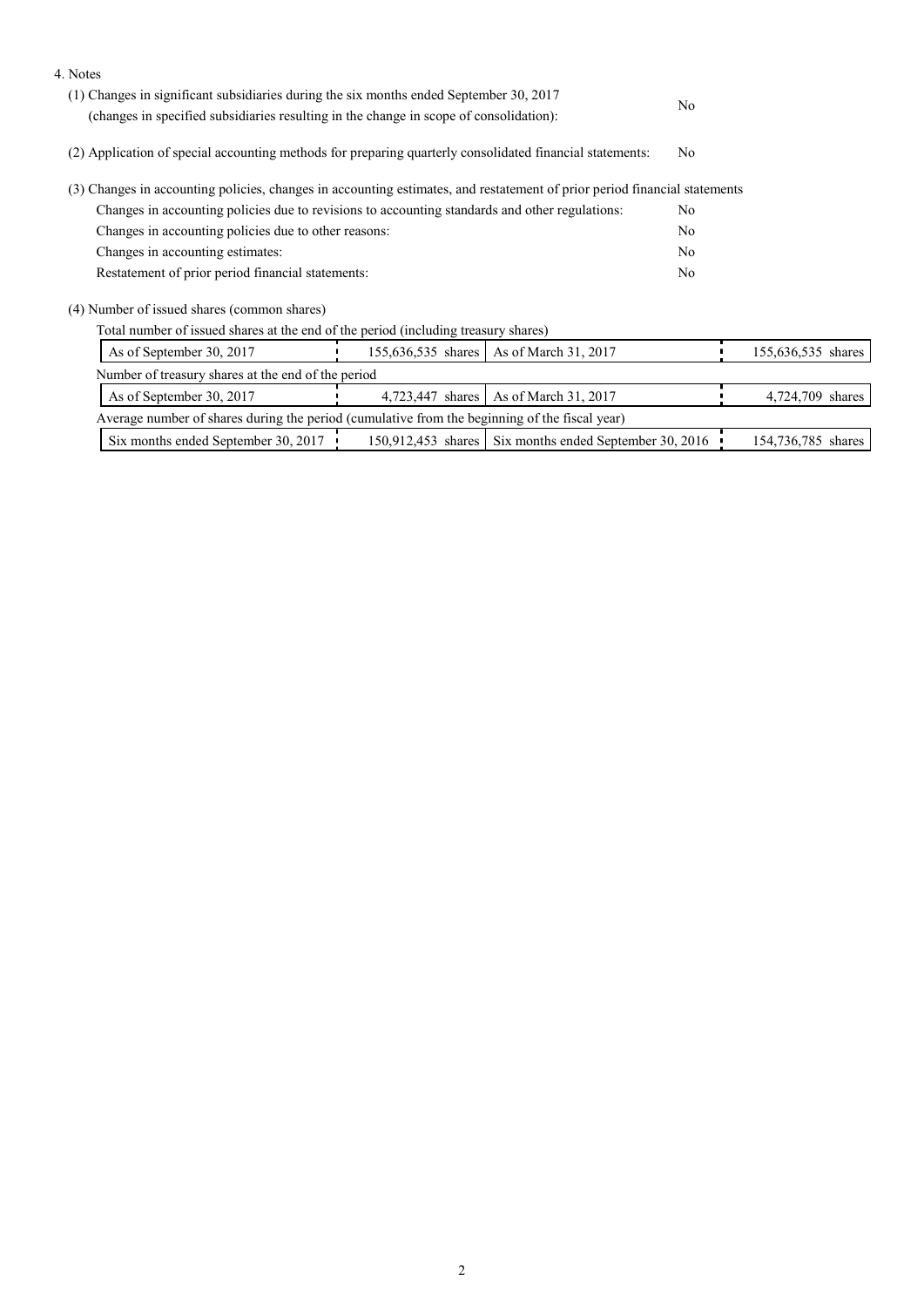# **Quarterly consolidated financial statements**

**Consolidated balance sheets** 

|                                                     |                      | (Millions of yen)        |
|-----------------------------------------------------|----------------------|--------------------------|
|                                                     | As of March 31, 2017 | As of September 30, 2017 |
| Assets                                              |                      |                          |
| Current assets                                      |                      |                          |
| Cash and deposits                                   | 33,171               | 31,576                   |
| Notes and accounts receivable - trade               | 38,153               | 34,205                   |
| Electronically recorded monetary claims - operating | 2,018                | 1,745                    |
| Inventories                                         | 28,484               | 31,001                   |
| Deferred tax assets                                 | 1,996                | 2,100                    |
| Other                                               | 3,509                | 4,177                    |
| Allowance for doubtful accounts                     | (196)                | (206)                    |
| Total current assets                                | 107,137              | 104,600                  |
| Non-current assets                                  |                      |                          |
| Property, plant and equipment                       |                      |                          |
| Buildings and structures, net                       | 16,694               | 16,897                   |
| Machinery, equipment and vehicles, net              | 18,284               | 18,761                   |
| Tools, furniture and fixtures, net                  | 1,610                | 1,607                    |
| Land                                                | 15,338               | 15,263                   |
| Construction in progress                            | 2,515                | 2,172                    |
| Other, net                                          | 238                  | 23                       |
| Total property, plant and equipment                 | 54,682               | 54,726                   |
| Intangible assets                                   |                      |                          |
| Goodwill                                            | 704                  | 586                      |
| Other                                               | 877                  | 859                      |
| Total intangible assets                             | 1,582                | 1,446                    |
| Investments and other assets                        |                      |                          |
| Investment securities                               | 41,186               | 44,527                   |
| Net defined benefit asset                           | 7,597                | 7,829                    |
| Deferred tax assets                                 | 2,469                | 2,220                    |
| Other                                               | 2,673                | 3,001                    |
| Allowance for doubtful accounts                     | (26)                 | (24)                     |
| Total investments and other assets                  | 53,900               | 57,555                   |
| Total non-current assets                            | 110,165              | 113,728                  |
| Total assets                                        | 217,302              | 218,329                  |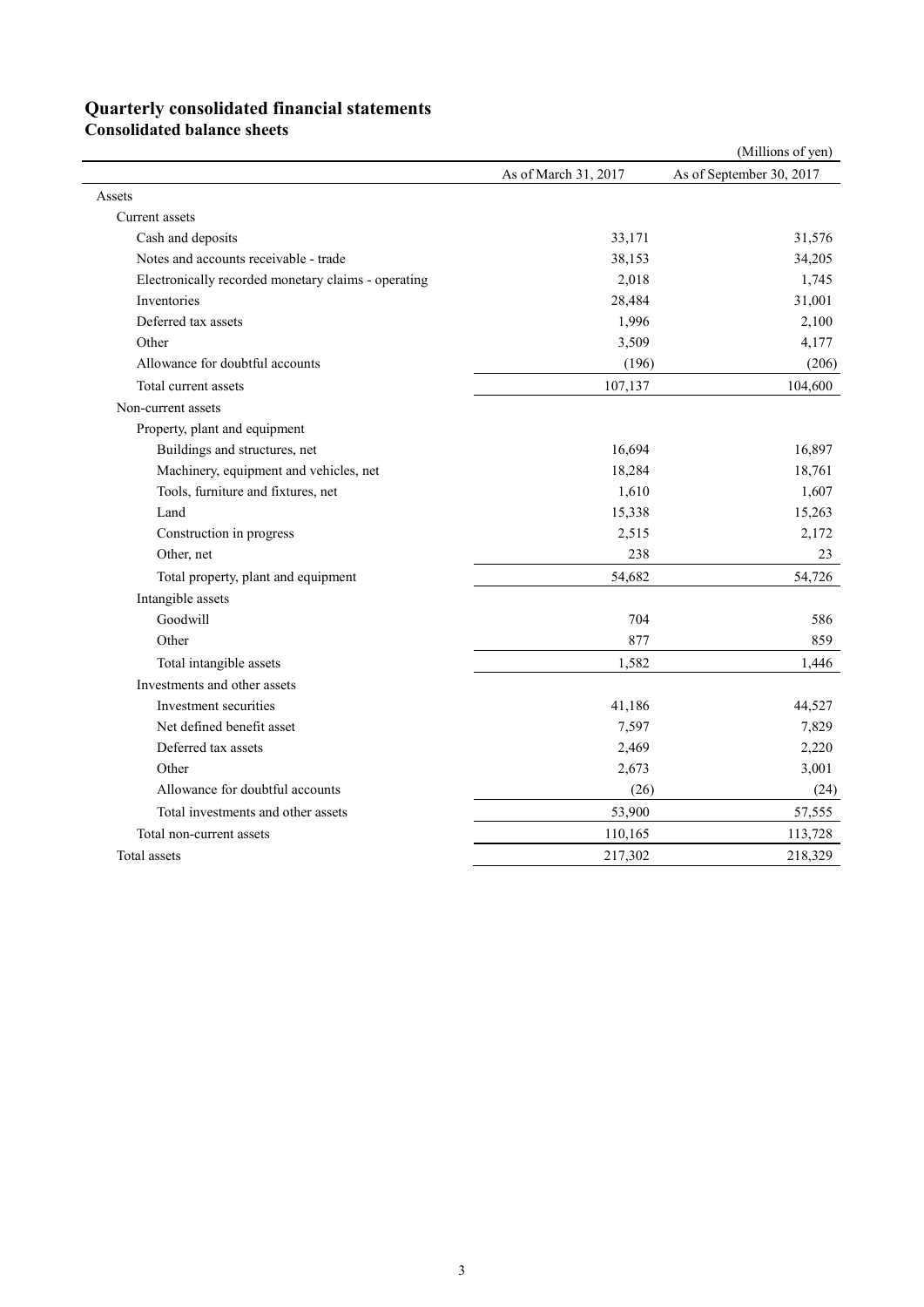|                                                       |                      | (Millions of yen)        |
|-------------------------------------------------------|----------------------|--------------------------|
|                                                       | As of March 31, 2017 | As of September 30, 2017 |
| Liabilities                                           |                      |                          |
| Current liabilities                                   |                      |                          |
| Notes and accounts payable - trade                    | 15,445               | 17,673                   |
| Electronically recorded obligations - operating       | 1,917                | 2,942                    |
| Short-term loans payable                              | 31,634               | 28,640                   |
| Income taxes payable                                  | 1,468                | 591                      |
| Provision for bonuses                                 | 3,017                | 1,698                    |
| Other                                                 | 6,847                | 5,080                    |
| Total current liabilities                             | 60,330               | 56,626                   |
| Non-current liabilities                               |                      |                          |
| Long-term loans payable                               | 7,569                | 6,585                    |
| Deferred tax liabilities                              | 4,797                | 6,199                    |
| Net defined benefit liability                         | 2,563                | 2,570                    |
| Provision for environmental measures                  | 1,119                | 1,085                    |
| Other                                                 | 2,852                | 2,849                    |
| Total non-current liabilities                         | 18,902               | 19,290                   |
| <b>Total liabilities</b>                              | 79,232               | 75,917                   |
| Net assets                                            |                      |                          |
| Shareholders' equity                                  |                      |                          |
| Capital stock                                         | 29,166               | 29,166                   |
| Capital surplus                                       | 29,359               | 29,359                   |
| Retained earnings                                     | 71,592               | 73,270                   |
| Treasury shares                                       | (2, 232)             | (2, 231)                 |
| Total shareholders' equity                            | 127,886              | 129,564                  |
| Accumulated other comprehensive income                |                      |                          |
| Valuation difference on available-for-sale securities | 7,083                | 9,706                    |
| Deferred gains or losses on hedges                    | (139)                | (78)                     |
| Foreign currency translation adjustment               | 616                  | 354                      |
| Remeasurements of defined benefit plans               | (75)                 | 8                        |
| Total accumulated other comprehensive income          | 7,483                | 9,991                    |
| Non-controlling interests                             | 2,698                | 2,855                    |
| Total net assets                                      | 138,069              | 142,411                  |
| Total liabilities and net assets                      | 217,302              | 218,329                  |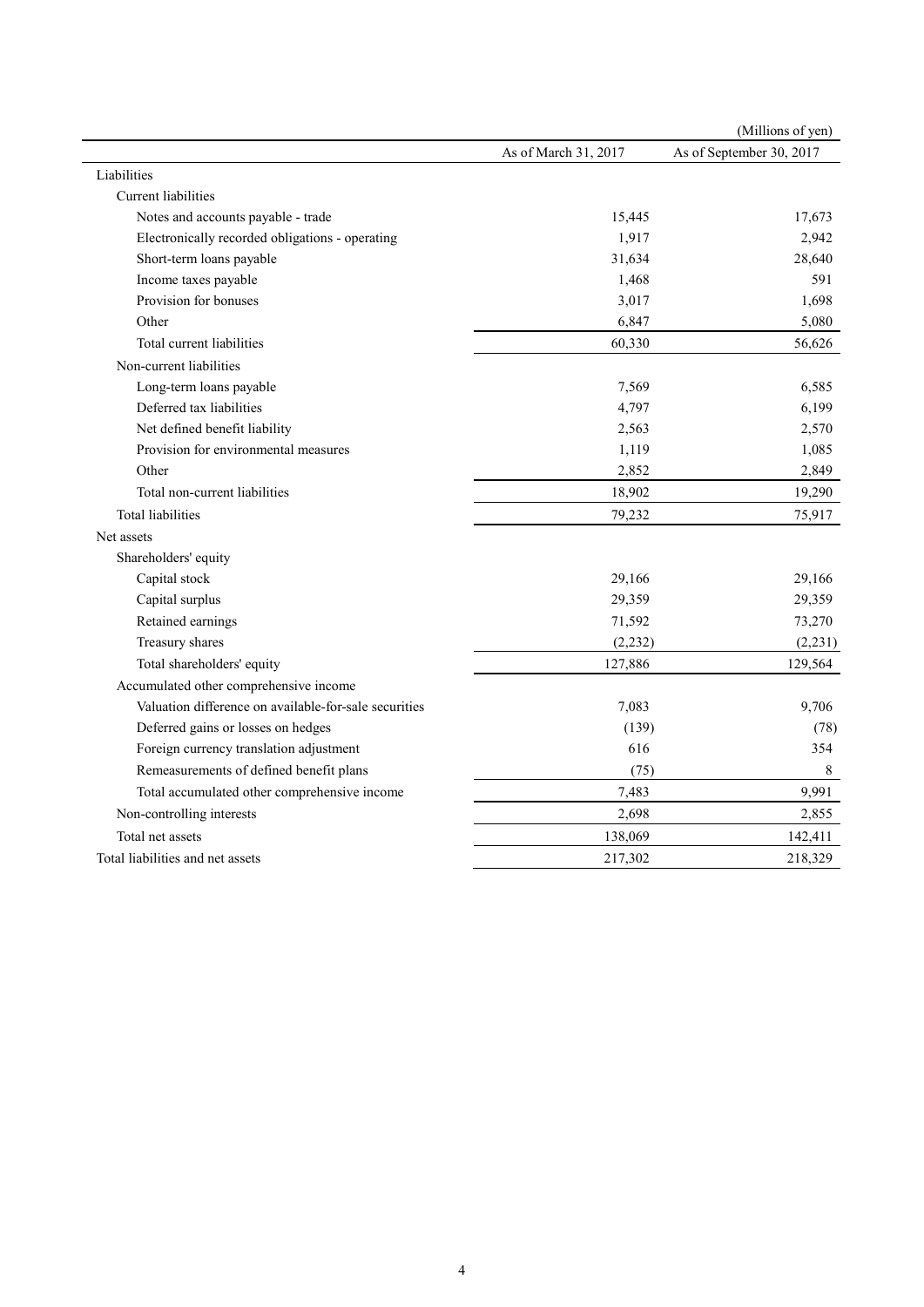## **Consolidated statements of income (cumulative) and consolidated statements of comprehensive income (cumulative)**

**Consolidated statements of income (cumulative)**

|                                                               |                    | (Millions of yen)  |
|---------------------------------------------------------------|--------------------|--------------------|
|                                                               | Six months ended   | Six months ended   |
|                                                               | September 30, 2016 | September 30, 2017 |
| Net sales                                                     | 58,827             | 63,608             |
| Cost of sales                                                 | 44,509             | 47,449             |
| Gross profit                                                  | 14,317             | 16,158             |
| Selling, general and administrative expenses                  | 12,917             | 13,913             |
| Operating profit                                              | 1,400              | 2,244              |
| Non-operating income                                          |                    |                    |
| Interest income                                               | 3                  | 7                  |
| Dividend income                                               | 337                | 446                |
| Share of profit of entities accounted for using equity method | 2,470              | 1,084              |
| Other                                                         | 417                | 673                |
| Total non-operating income                                    | 3,229              | 2,212              |
| Non-operating expenses                                        |                    |                    |
| Interest expenses                                             | 211                | 175                |
| Foreign exchange losses                                       | 232                |                    |
| Other                                                         | 350                | 392                |
| Total non-operating expenses                                  | 794                | 568                |
| Ordinary profit                                               | 3,835              | 3,888              |
| Extraordinary income                                          |                    |                    |
| Gain on sales of non-current assets                           |                    | 27                 |
| Gain on change in equity                                      | 907                |                    |
| Total extraordinary income                                    | 907                | 27                 |
| <b>Extraordinary</b> losses                                   |                    |                    |
| Loss on abandonment of non-current assets                     | 85                 | 290                |
| Other                                                         |                    | $\overline{2}$     |
| Total extraordinary losses                                    | 85                 | 292                |
| Profit before income taxes                                    | 4,657              | 3,623              |
| Income taxes - current                                        | 1,879              | 614                |
| Income taxes - deferred                                       | (1,252)            | 302                |
| Total income taxes                                            | 626                | 917                |
| Profit                                                        | 4,031              | 2,706              |
| Profit attributable to non-controlling interests              | 48                 | 121                |
| Profit attributable to owners of parent                       | 3,983              | 2,584              |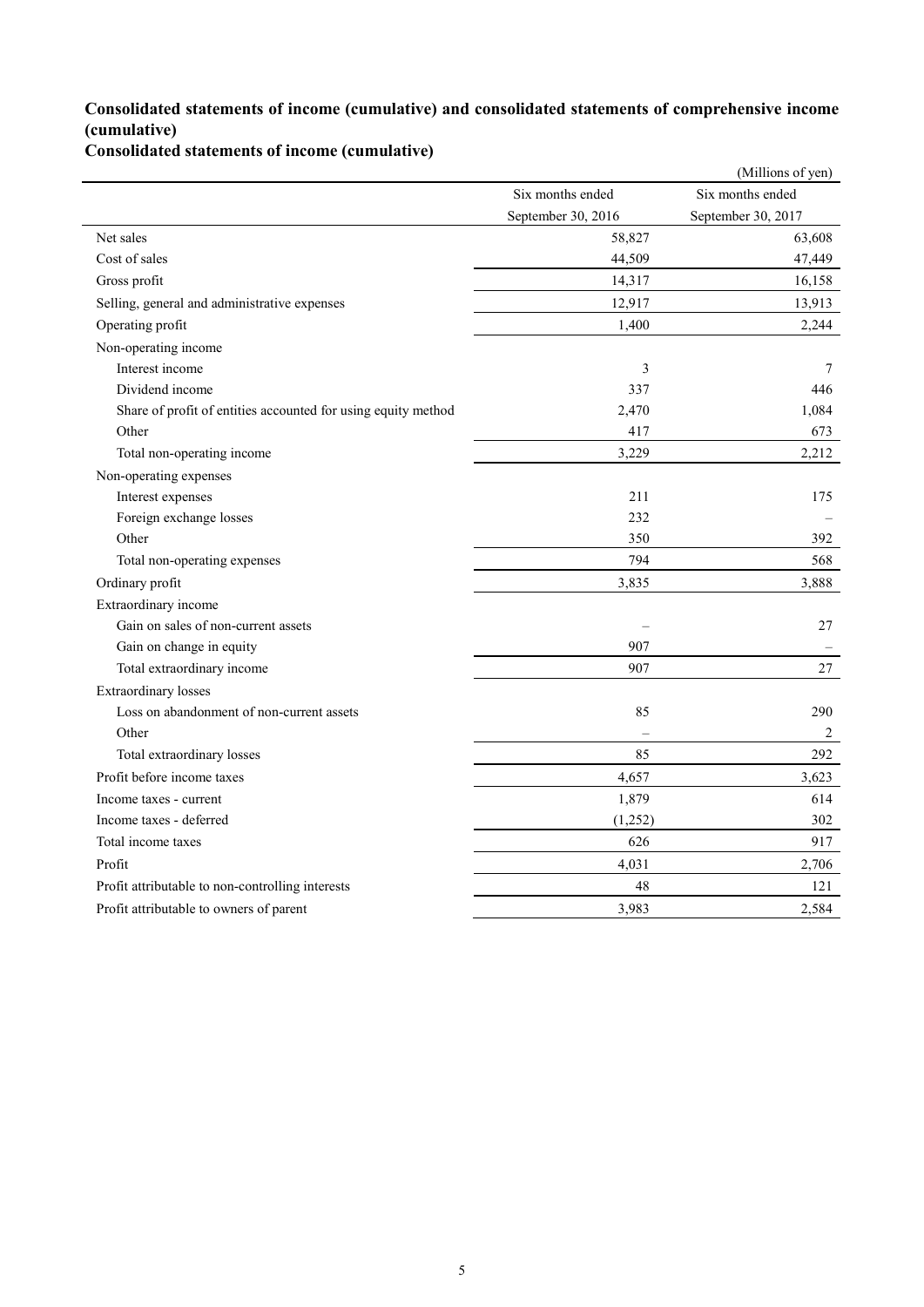| Consolidated statements of comprehensive income (cumulative) |  |  |  |
|--------------------------------------------------------------|--|--|--|
|                                                              |  |  |  |

|                                                           |                    | (Millions of yen)  |
|-----------------------------------------------------------|--------------------|--------------------|
|                                                           | Six months ended   | Six months ended   |
|                                                           | September 30, 2016 | September 30, 2017 |
| Profit                                                    | 4,031              | 2,706              |
| Other comprehensive income                                |                    |                    |
| Valuation difference on available-for-sale securities     | (54)               | 2,695              |
| Deferred gains or losses on hedges                        | 33                 | 124                |
| Foreign currency translation adjustment                   | (854)              | 258                |
| Remeasurements of defined benefit plans, net of tax       | 69                 | 89                 |
| Share of other comprehensive income of entities accounted |                    |                    |
| for using equity method                                   | (2,059)            | (609)              |
| Total other comprehensive income                          | (2,866)            | 2,558              |
| Comprehensive income                                      | 1,164              | 5,265              |
| Comprehensive income attributable to                      |                    |                    |
| Comprehensive income attributable to owners of parent     | 1,188              | 5,091              |
| Comprehensive income attributable to non-controlling      |                    |                    |
| interests                                                 | (23)               | 173                |